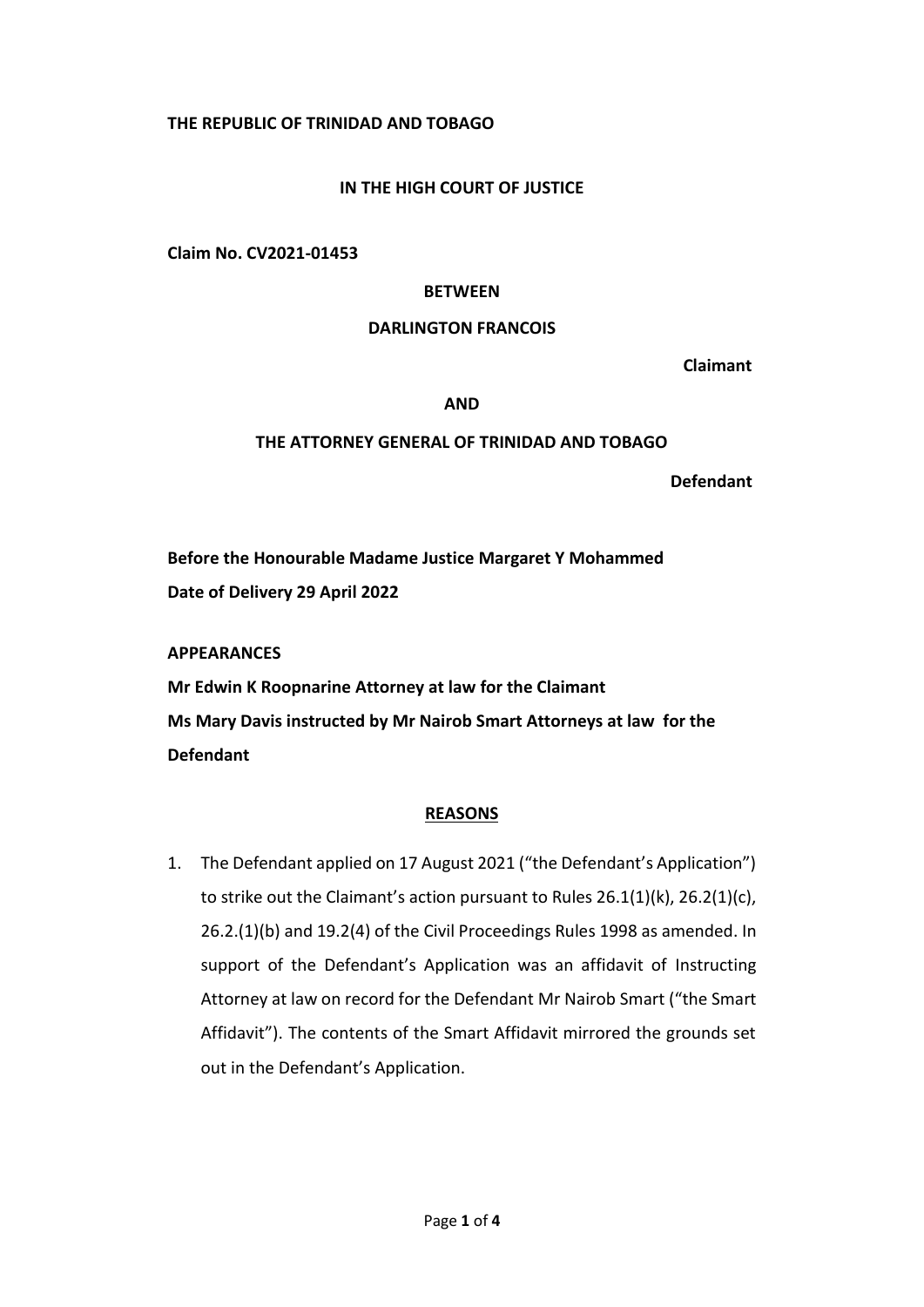- 2. The Claimant's claim against the Defendant was for damages for wrongful arrest, assault/battery, false imprisonment and malicious prosecution. He also claimed exemplary and/or punitive and/or aggravated damages.
- 3. According to the Claimant, on 18 August, 2020 he and his family, were engaged in a peaceful protest in the Subway car park in Bamboo Village, La Romain against the unlawful and/or illegal removal from their land. The Claimant asserted that he and his family began occupying the land by the car park from around 1978-1980 until present. The Claimant and his family's house is located next to the car park, thereby making the carpark an access point to their home. The family also engaged in planting short term crops on their land.
- 4. Around 1:00 p.m., an Estate Inspector, Mr. Andy Ramoutar Regimental Number 31749 ("Mr. Ramoutar"), arrested the Claimant at the said carpark. The Claimant was taken to the San Fernando Police Station ("the Police Station") where he was charged with obscene language and resisting arrest by an officer in the execution of his duties. He was detained at the Police Station from 1:00 p.m. until 6:00 p.m.
- 5. At the Police Station, a police officer told the Claimant to sit in a chair behind the waiting room. The Claimant indicated that he was seriously injured on his job which caused him permanent injuries and thus he was aided with a stick.
- 6. According to the Claimant, during his time at the Police Station, he was never asked or requested to give a statement nor was he given a reason regarding his arrest. Just before 6:00 p.m. that same day, a Patrol Officer told the Claimant he could receive bail and be released once he arranged for the presence of a Justice of the Peace. The Claimant's mother, who was outside the Police Station, made arrangements with Justice of the Peace, Mr Dubay to visit the Police Station.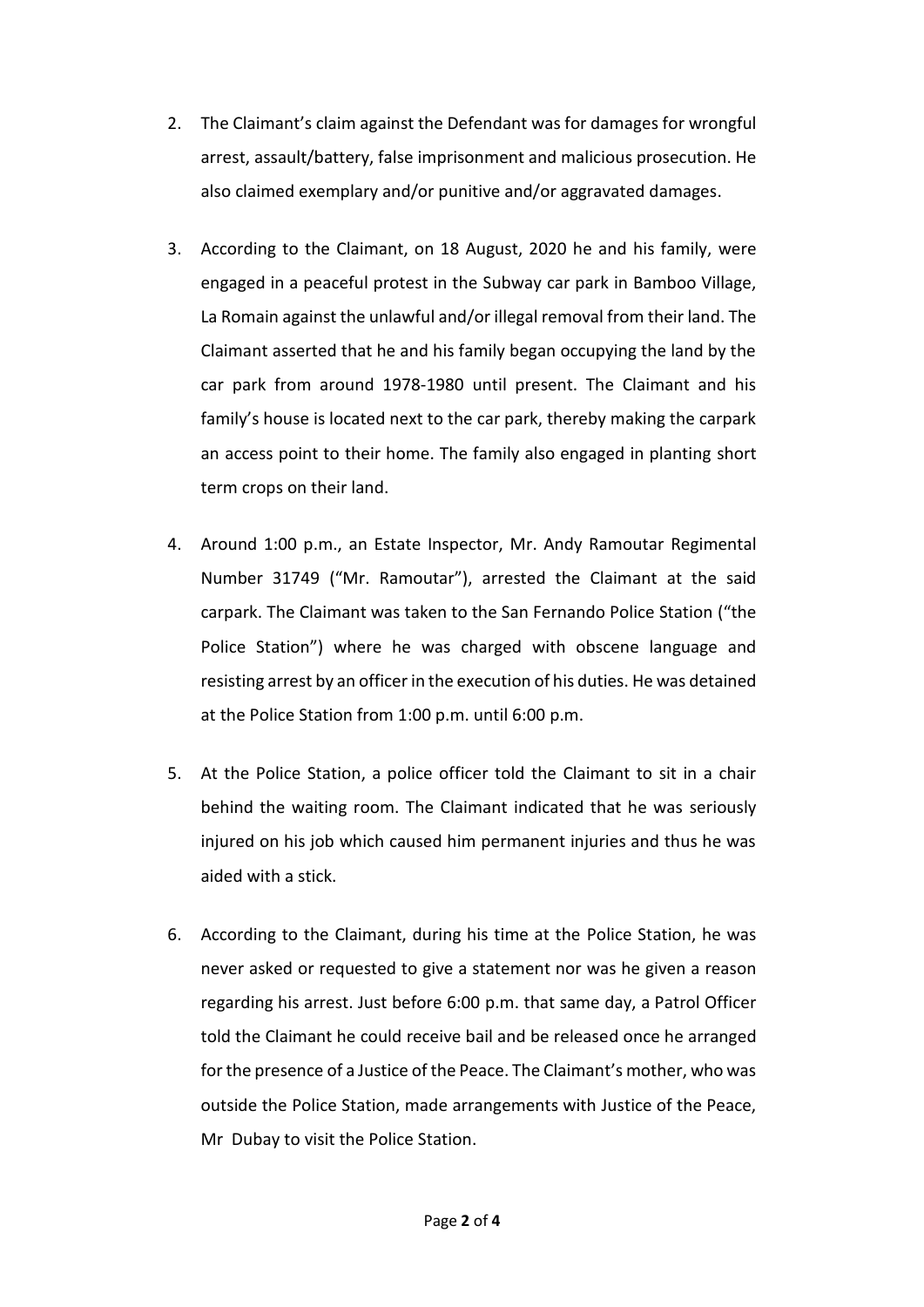- 7. Mr Dubay arrived at the Police Station, explained the charges to the Claimant and handed him two (2) Notice to Prisoner Forms, which is exhibited as "**D.F.1**" and "**D.F.2**" in the Claimant's Affidavit. Mr Dubay also informed the Claimant that he would need to appear at the Magistrates' Court. The Claimant was released from the Station at 6:00 p.m.
- 8. The Claimant appeared at the San Fernando Magistrates' Court on three occasions via remote hearing namely on 9 October, 2020, 27 January, 2021 and 28 January, 2021. On all occasions the Claimant appeared with his Attorney-at-Law, Mr. Edwin K. Roopnarine. At his last appearance on 28 January, 2021, the matter was dismissed against the Claimant. In the Claimant's Affidavit, an Extract of the Magistrate's Case Book was exhibited as "**D.F.3**".
- 9. The Defendant contended that it was wrong for the Claimant to bring the action against the Defendant as Mr Ramoutar was not an employee, servant and/or agent of the State since he was not employed with a corporate body nor was he a member of the Trinidad and Tobago Police Service or Special Reserve. The Defendant relied on sections 4 and 19 of the **State Liability and Proceedings Act Chapter 8:02** to support its position.
- 10. The Claimant filed an affidavit in opposition on 9 March 2022 ("the Claimant's Affidavit"). He contended that he was maliciously prosecuted as the Police detained him at the Police Station, directed charges against him, conducted no investigation in the matter and took no statement from him but they prosecuted him at the Magistrates' Court.
- 11. On the 13 April 2022 I dismissed the Defendant's Application and ordered the Defendant to pay the Claimant's costs of the said Application which I scheduled to assess on 31 October 2022 @10 am virtual hearing. I also granted the Claimant permission to enter judgment in default of defence